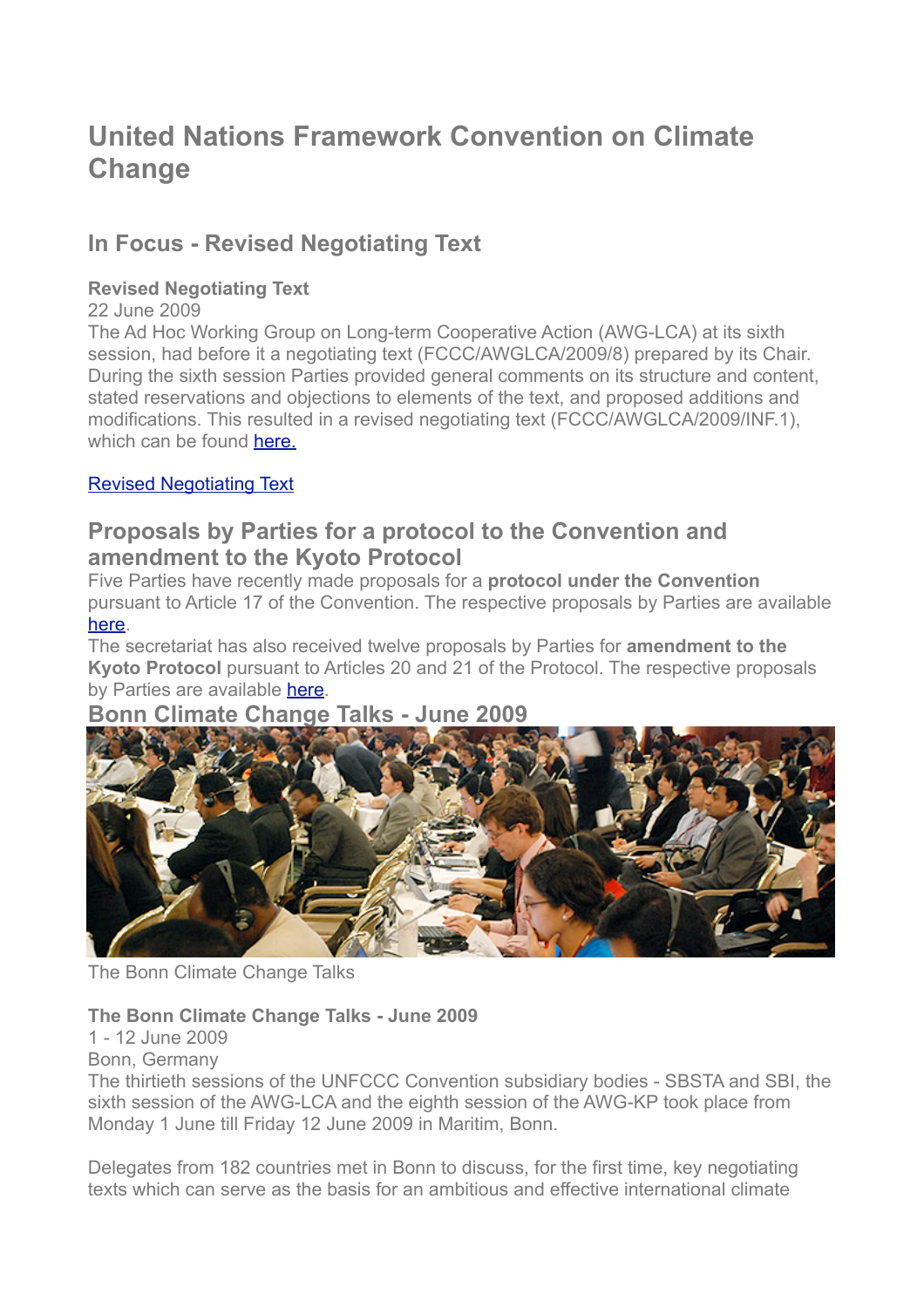change deal, to be clinched in Copenhagen in December. [Webcast, agendas and more information on the meetings](http://unfccc.int/meetings/sb30/items/4842.php)

**Negotiations in 2009 leading to Copenhagen**





**COPENHAGEN** 

2009 is a crucial year in the international effort to address climate change, culminating in the United Nations Climate Change Conference in **Copenhagen, 7-18 December.** In 2007, Parties agreed to shape an ambitious and effective international response to climate change, to be agreed at Copenhagen.

The Ad Hoc Working Group on Further Commitments for Annex I Parties under the Kyoto Protocol [\(AWG-KP](http://unfccc.int/kyoto_protocol/items/4577.php)) and the Ad Hoc Working Group on Long-term Cooperative Action under the Convention ([AWG-LCA](http://unfccc.int/meetings/items/4381.php)) will operate in full negotiating mode in 2009 to advance work towards meeting their respective mandates. Important ongoing work under the Convention will also be taken forward in 2009 by SBI and SBSTA.

The first round of negotiations this year took place in **[Bonn, 29 March-8 April](http://unfccc.int/meetings/intersessional/bonn_09/items/4753.php).** The second meeting took place in **[Bonn, 1-12 June.](http://unfccc.int/meetings/sb30/items/4842.php)** Three further sessions will be held prior to Copenhagen: **10-14 August in Bonn** (informal meeting)**; 28 September-9 October in Bangkok** and **2-6 November in Barcelona.**

### **[COP 15 - Quick Information for Parties, observers and press](http://unfccc.int/meetings/items/4749.php) [Danish host country website](http://en.cop15.dk/)**

**News**



**Adress by Yvo de Boer at the Spanish Parliament Commission for Climate Change** Madrid, Spain 25 June 2009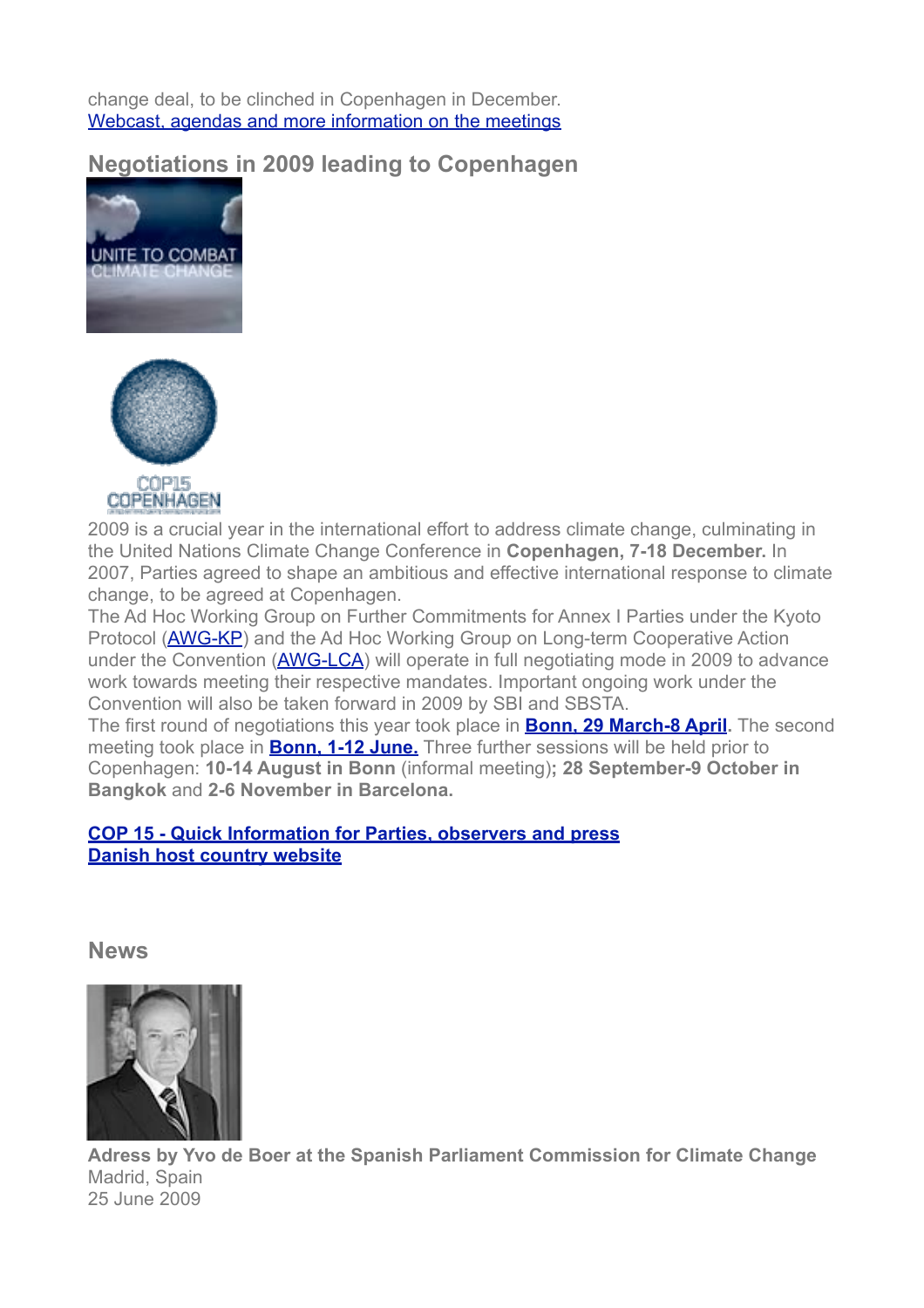In an address to the Spanish Parliament Commission for Climate Change, Yvo de Boer highlighted the leadership shown by Spain in recognizing the critical importance of adaptation for the poorest and most vulnerable nations.





**Message to Parties regarding the submission of information and views from the recently concluded June sessions**

19 June 2009

Notification (205 kB)

**Notification to UN Specialized Agencies regarding the August informals** 18 June 2009

Notification (188 kB)



**Speech by Yvo de Boer to the Asian Development Bank (ADB) High Level Dialogue** Manila, Philippines

17 June 2009

Climate change impacts will be extremely severe for Asia. They will exacerbate existing vulnerabilities and negatively influence further economic development in the region. A deal at the Copenhagen Climate Conference in Copenhagen in December this year is therefore of critical importance for Asia. These were the main messages from a speech by Yvo de Boer at the High Level Conference on Climate Change in Asia and the Pacific that took place in Manila on Wednesday 17th June.



**Progress Made in Negotiations for Ambitious and Effective Copenhagen Deal at Bonn UNFCCC Meeting** Bonn, Germany 12 June 2009

The June UN Climate Change Talks in Bonn concluded Friday with progress on draft negotiating texts, reflecting governments' proposals on how to step up international climate change action. "A big achievement of this meeting is that governments have made it